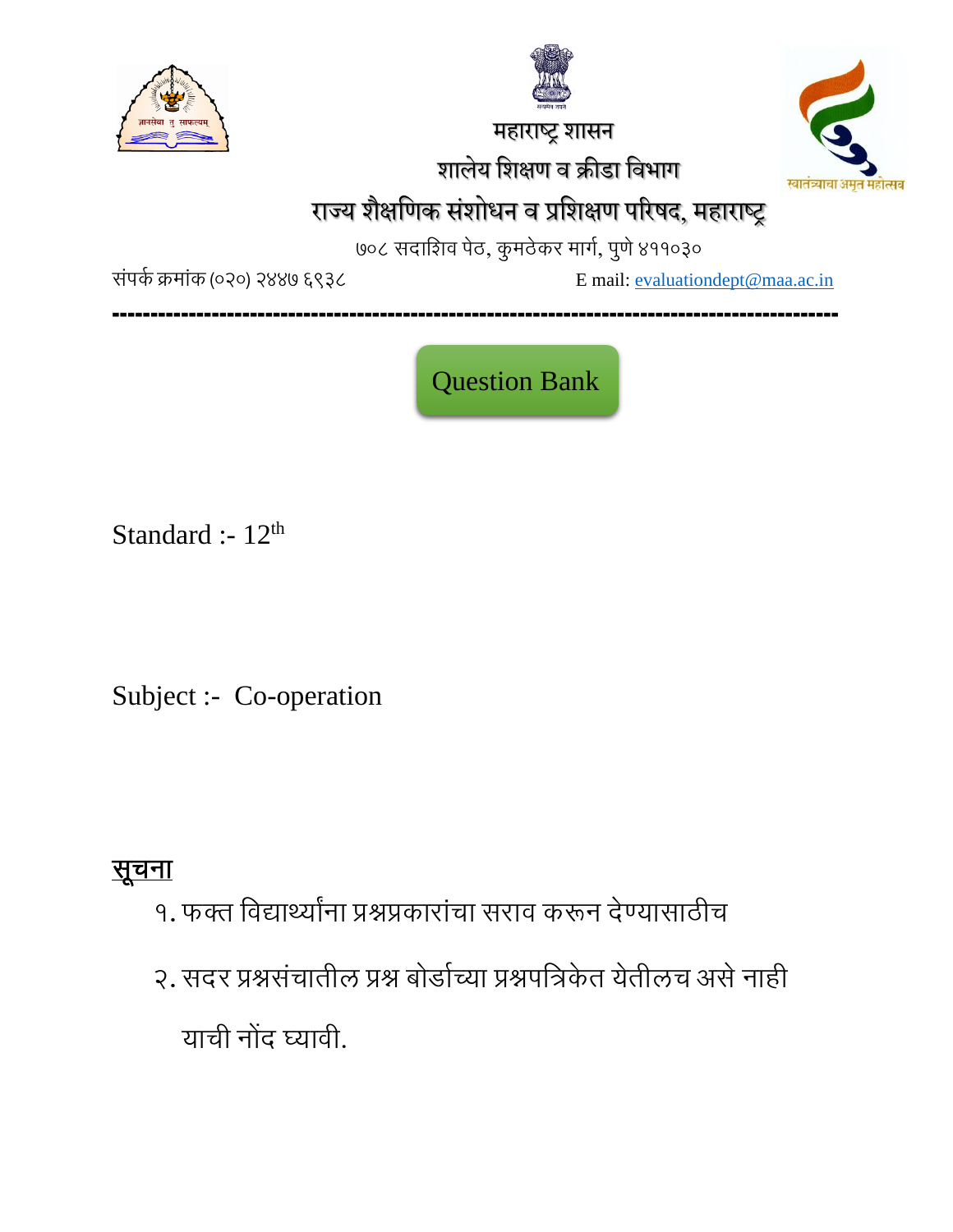**Q.1 A) Select the proper option from the options given below and rewrite the sentence.**  1. Directors are the same of the members. (a) Creditors (b) Representatives (c) Servants 2. A person whose name comes second on the share certificate is called \_\_\_\_\_\_\_\_\_ member. (a) Active (b) Nominal (c) Associate 3. A member who fulfils all the conditions of membership is called as member. (a) Active (b) Associate (c) Nominal 4. A person who is admitted as a member and pays only entrance fee is member. (a) Associate (b) Active (c) Nominal 5. An individual who has completed the age of vears is eligible for membership. (a) 18 (b) 15 (c) 21 6. Members are the \_\_\_\_\_\_ of the co-operative society. (a) Creditors (b) Employees (c) Owners 7. Right to decide number of members of managing committee is to (a) Secretary (b) Chairman (c) Registrar 8. The first co-operative Act in India was passed in the year \_\_\_\_\_\_\_. (a) 1912 (b) 1925 (c) 1904 9. For the registration of co-operative society, minimum copies of bye – laws must be submitted along with application form. (a) Four (b) Two (c) Six 10.The \_\_\_\_\_\_\_ is appointed by the State government to supervise and control the working of co-operative societies at state level. (a) Promoter (b) Commissioner and Registrar of Co-operatives (c) Secretary 11. Commissioner and Registrar of co-operatives is appointed by the  $\qquad \qquad$ . (a) Central Government (b) State Government (c) Local Government 12.Commissioner of co-operative societies works at \_\_\_\_\_\_ level. (a) Taluka (b) State (c) District 13.Commissioner must be \_\_\_\_\_\_ administrator. (a) Soft (b) inefficient (c) Strict 14. The Assistant Registrar is appointed at level. (a) Taluka (b) Division (c) State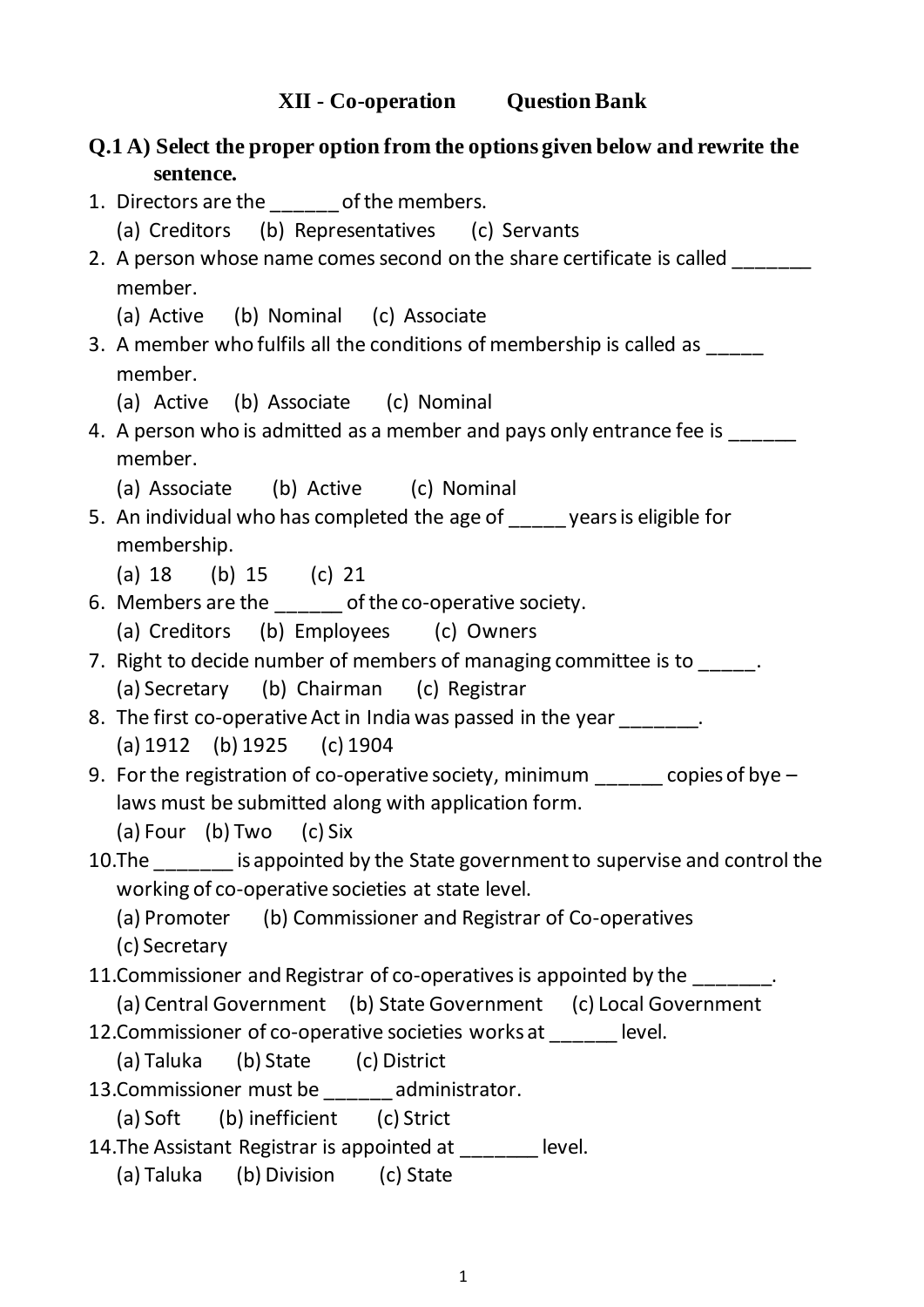| 15.A list of subjects to be discussed in the meeting is called ________.             |
|--------------------------------------------------------------------------------------|
| (a) Notice b) Agenda c) Minutes                                                      |
| 16. The first co-operative society Act in Maharashtra was passed in the              |
| $year_{\_\_\_\_\_\_\_\_\_\_\.$                                                       |
| (a) $1904$ b) $1912$ c) $1960$                                                       |
| 17. The prime source of raising capital of co-operative society is ______.           |
| (a) Share capital b) Entrance fees c) Grants and Subsidies                           |
| 18.As per Maharashtra co-operative societies Act every co-operative society needs    |
| to transfer ______% amount of their profit to reserve fund.                          |
| (a) 12 b) 15 c) 25                                                                   |
| 19. Second co-operative society Act in India was passed in the year _____.           |
| (a) $1904$ b) $1912$ c) $1960$                                                       |
| 20.An External source of capital is ______.                                          |
| (a) Share b) Debenture c) Reserve fund                                               |
| 21. After ending the financial year of co-operative society _____                    |
| general body meeting is called.                                                      |
| (a) First b) Annual c) Special                                                       |
| 22. The details of meeting are written in _______.                                   |
| (a) Minute book b) Agenda c) Member's Register                                       |
| 23. The financial year of co-operative society ends on _______.                      |
| (a) $30^{th}$ June b) $31^{st}$ March c) $31^{st}$ December                          |
| 24. The meeting which is called for specific purpose is known as _______ general     |
| body meeting.                                                                        |
| (a) First b) Special c) Annual                                                       |
| 25. The First general meeting is called by ___________.                              |
| (a) Chairman b) Promoter c) Registrar                                                |
| 26. The errors shown in the audit report should be rectified by the societies within |
| months.                                                                              |
| (a) Two b) Three c) Six                                                              |
| 27. Audit Rectification Report must be in _________ form.                            |
| (a) 'N' b) 'A' c) 'O'                                                                |
| 28. Member's registration book should be kept in __________ form.                    |
| (a) 'O' b) 'I' c) 'N'                                                                |
| 29. The First Urban co-operative bank in India was started in the year ______.       |
| (a) $1849$ (b) $1879$ (c) $1889$                                                     |
| 30. Urban co-operative Bank works in _______ areas.                                  |
| (a) Urban (b) Rural (c) District                                                     |
| 31. Banking Regulation Act, 1949 was applied to the Urban co-operative Banks from    |
| the year $\frac{1}{1}$ .                                                             |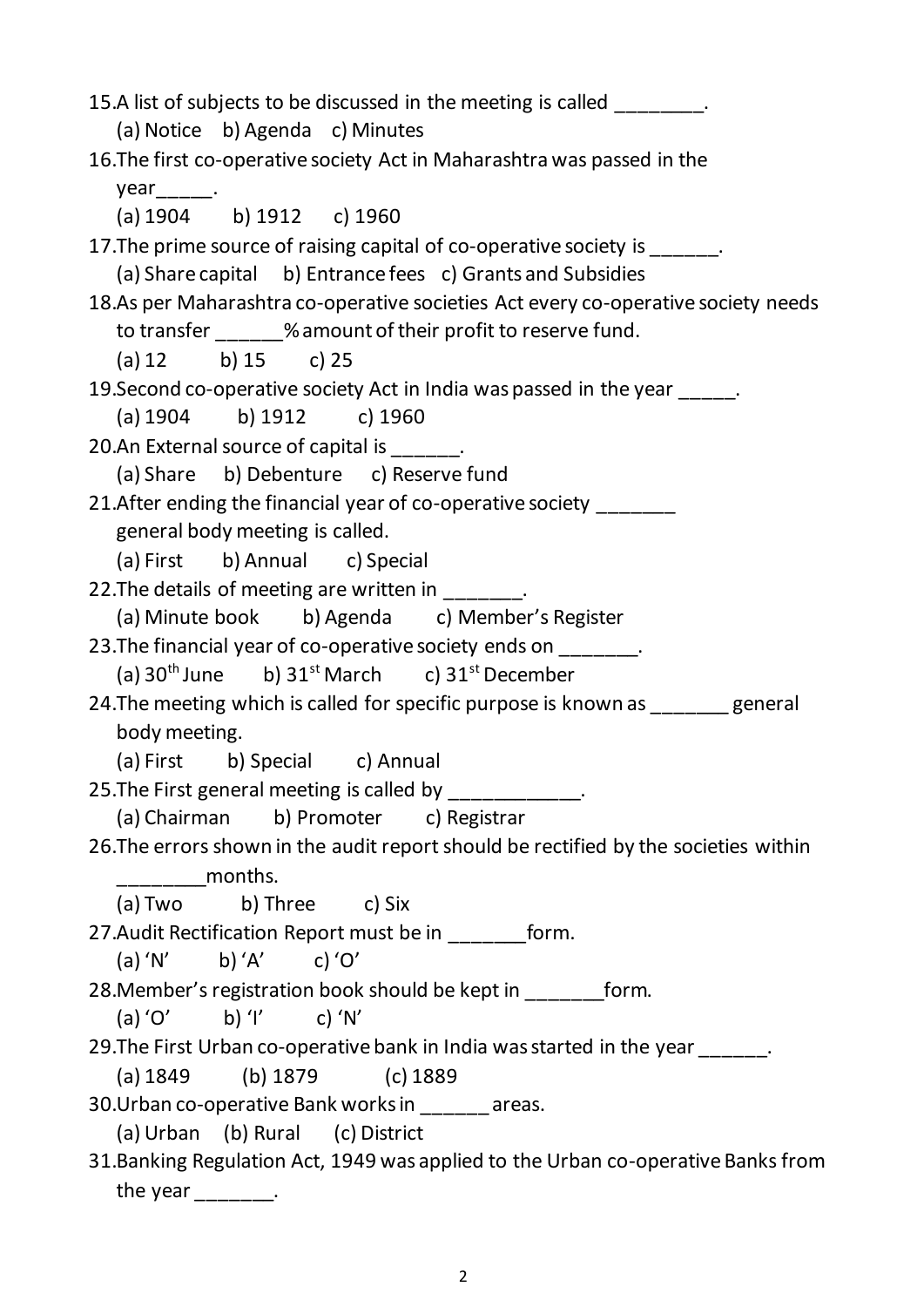| (a) $1965$ (b) $1966$ (c) $1967$                                                    |
|-------------------------------------------------------------------------------------|
| 32. Urban Co-operative Bank are members of ______ bank.                             |
| (a) Primary Co-operative Bank (b) District Central Co-operative Bank                |
| (c) Rural Co-operative Bank                                                         |
| 33. The working of District central co-operative bank is restricted up to _____.    |
| (a) State b) District c) Taluka                                                     |
| 34. In India _______tier structure of credit co-operative is in existence.          |
| (a) Three b) Four c) Two                                                            |
| 35. District central co-operative bank act as a link between the state co-operative |
| bank and $\frac{1}{2}$ .                                                            |
| (a) Primary credit co-operative society                                             |
| b) Credit co-operatives c) Rural bank                                               |
| 36. District central co-operative bank are the members of _______ bank.             |
| (a) Urban co-operative b) State co-operative c) Rural co-operative                  |
| 37. State co-operative banks work at __________ level.                              |
| (a) Taluka b) District c) State                                                     |
| 38. The head office of Maharashtra State Co-operative Bank is at ________.          |
| (a) Pune b) Mumbai c) Nashik                                                        |
| 39. Through co-operative education and training development of _________            |
| leadership is expected.                                                             |
| (a) Skilled b) Unskilled c) Selfish                                                 |
| 40. Establishment of co-operative society is done by _____ resources of people.     |
| (a) Unlimited (b) Limited (c) Proportionate                                         |
| 41. Due to inefficiency _____ is reduced in co-operative society.                   |
| (a) Number (b) Likeness (c) Trust                                                   |
| 42. The management of multinational company is conducted by _______.                |
| (a) Uneducated (b) Expert (c) Unskilled                                             |

#### **B) Match the pairs:**

| Group 'A'                         | Group 'B'                                |
|-----------------------------------|------------------------------------------|
| a) Active Member                  | 1. Representative of Member.             |
| b) Associate Member               | 2. Voting rights.                        |
| Directors<br>C)                   | 3. No voting rights.                     |
| d) Secretary                      | 4. 1912                                  |
| e) Maharashtra State co-operative | 5. Purchase shares jointly.              |
| societies Act                     | 6. Only pays entrance fees.              |
|                                   | 7. Creditor of co-operative society.     |
|                                   | 8. Registrar of co-operative society.    |
|                                   | 9. Employee of the co-operative society. |
|                                   | 10.1960                                  |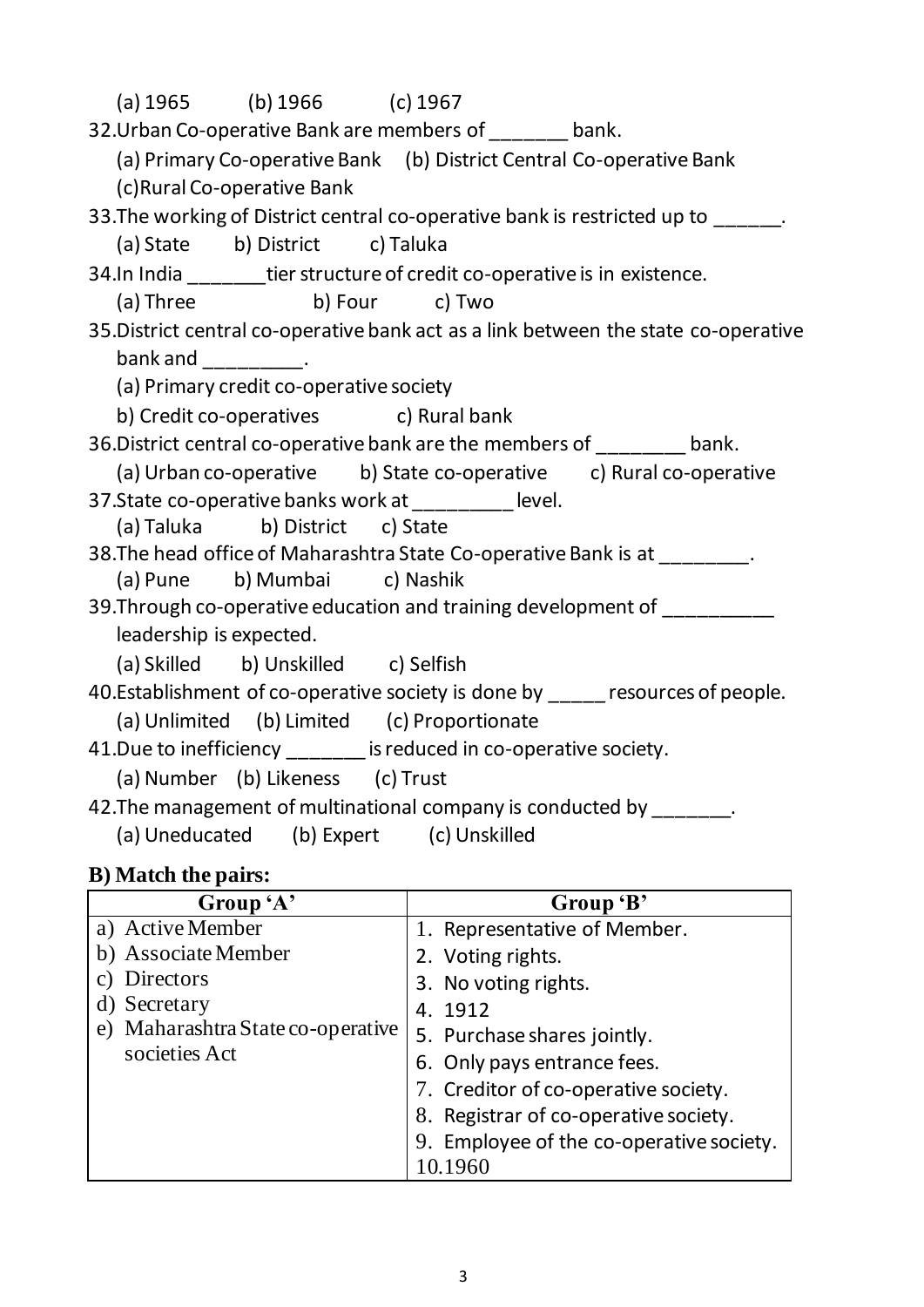| Group 'A'                           | Group 'B'               |
|-------------------------------------|-------------------------|
| a) Office of the Commissioner       | 1. Mumbai               |
| and Registrar of co-operatives      | 2. Called every year    |
| b) District Deputy Registrar        | 3. State Level          |
| c) Leader of co-operative society   | 4. 1904                 |
| d) First co-operative societies Act | 5. Development function |
| of India                            | 6. District level       |
| e) Annual general body meeting      | 7. Controlling function |
|                                     | 8. Pune                 |
|                                     | 9. 1932                 |
|                                     | 10.0nce in every month  |

| Group 'A'                 | Group 'B'                             |
|---------------------------|---------------------------------------|
| a) Liquidator             | 1. Reserve fund                       |
| b) Shares                 | 2. Current deposit                    |
| Debenture<br>C)           | 3. Dividend                           |
| d) Protection wall of Co- | 4. Interest                           |
| operative society         | 5. Special general body meeting       |
| Minutes<br>e)             | 6. Last meeting                       |
|                           | 7. Development Fund                   |
|                           | 8. Depreciation                       |
|                           | 9. End of co-operative society        |
|                           | 10. Legal proof of the decisions in a |
|                           | meeting                               |

| Group 'A'       | Group 'B'                              |
|-----------------|----------------------------------------|
| a) Chairman     | 1. Existence of Co-operative society   |
| b) Secretary    | 2. List of subjects to be discussed in |
| Quorum<br>C)    | meeting                                |
| d) Agenda       | 3. Responsibility to write minutes     |
| e) Last meeting | 4. Registration Certificate            |
|                 | 5. Minimum number of members to        |
|                 | start a                                |
|                 | co-operative society                   |
|                 | 6. Unnecessary numbers of members for  |
|                 | meeting                                |
|                 | 7. Control on meeting                  |
|                 | 8. Reserve fund                        |
|                 | 9. Minimum number of members for       |
|                 | valid meeting                          |
|                 | 10.End of society                      |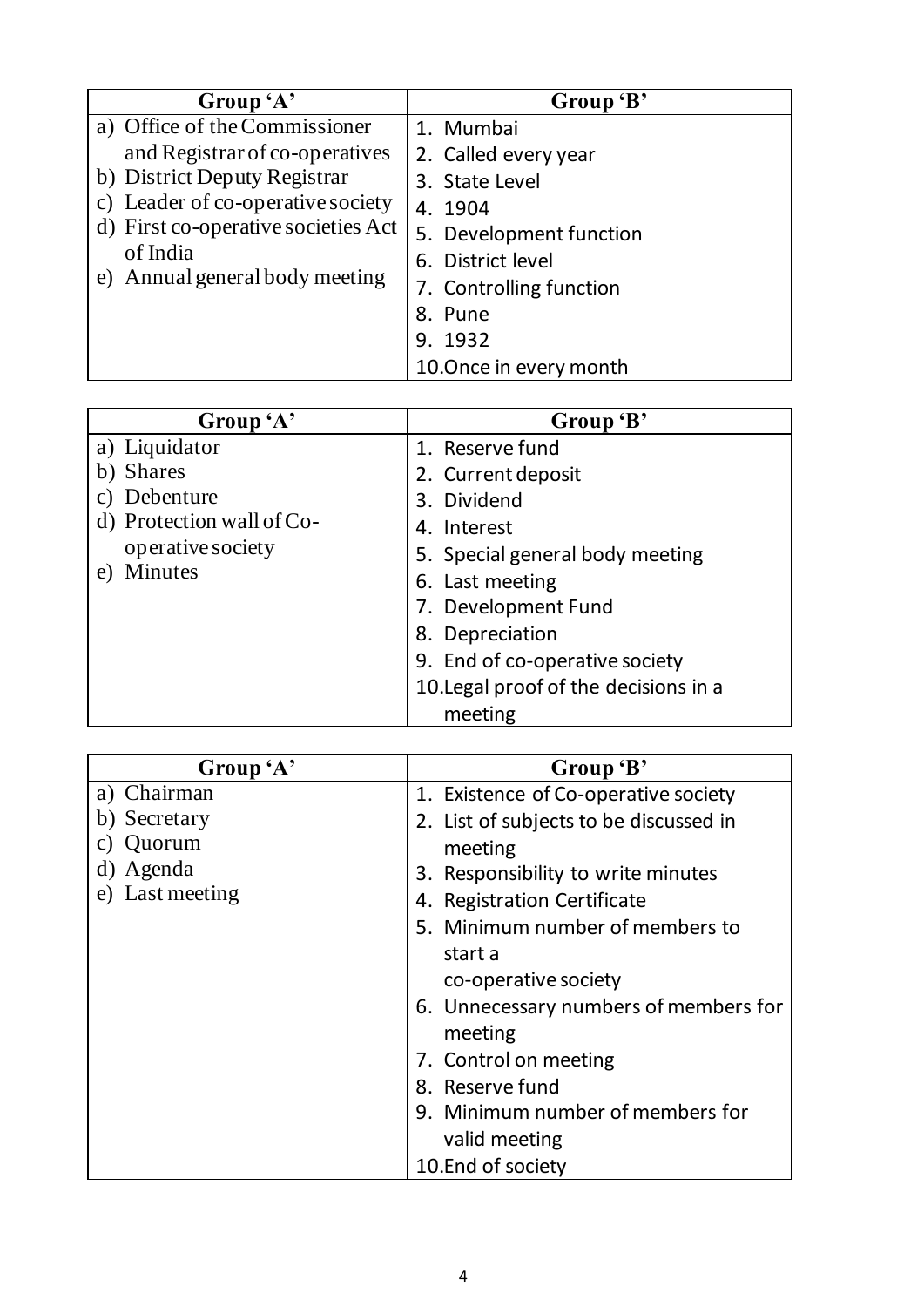| Group 'A'                             | Group 'B'                           |
|---------------------------------------|-------------------------------------|
| a) Overdraft facility                 | 1. Form 'I'                         |
| b) Maharashtra co-operative societies | 2. Fixed deposit                    |
| Act                                   | 3. Meeting called by promoter       |
| c) Special general body meeting       | 4. Internal sources                 |
| d) Share capital                      | 5. As per the demand of shareholder |
| e) Members register                   | 6. External sources                 |
|                                       | 7. 1904                             |
|                                       | 8. 1960                             |
|                                       | 9. Form 'O'                         |
|                                       | 10. Current deposit                 |

| Group 'A'                     | Group 'B'                      |
|-------------------------------|--------------------------------|
| a) Auditor                    | 1. Debentures                  |
| b) Banking Regulation Act     | 2. 24 hours money deposit-     |
| Urban Co-operative Bank<br>C) | withdrawing facility           |
| ATM service                   | 3. Conducts audit              |
| Owned Fund<br>e)              | 4. Rural area                  |
|                               | 5. 1949                        |
|                               | 6. Share Capital               |
|                               | 7. 12 hours money deposit      |
|                               | Withdrawing facility           |
|                               | 8.1946                         |
|                               | 9. Urban area                  |
|                               | 10. To write books of accounts |

| Group 'A'                               | Group 'B'                  |
|-----------------------------------------|----------------------------|
| a) Safe Deposit Lockers                 | 1. Inefficient management  |
| b) Maclagan committee report            | 2. Dividend                |
| <b>Trained staff</b><br>$\mathcal{C}$ ) | 3. Less valuable things    |
| d) District central co-operative bank   | 4. 1915                    |
| Deposits<br>e)                          | 5. State level             |
|                                         | 6. Deposit Valuable Things |
|                                         | 7. District level          |
|                                         | 8. Interest                |
|                                         | 9. 1951                    |
|                                         | 10. Efficient management   |

| Group 'A'                           | Group 'B'                             |
|-------------------------------------|---------------------------------------|
| a) Structure of credit co-operative | 1. Four-tier                          |
| b) Apex bank                        | 2. District central co-operative bank |
|                                     | 3. Pune                               |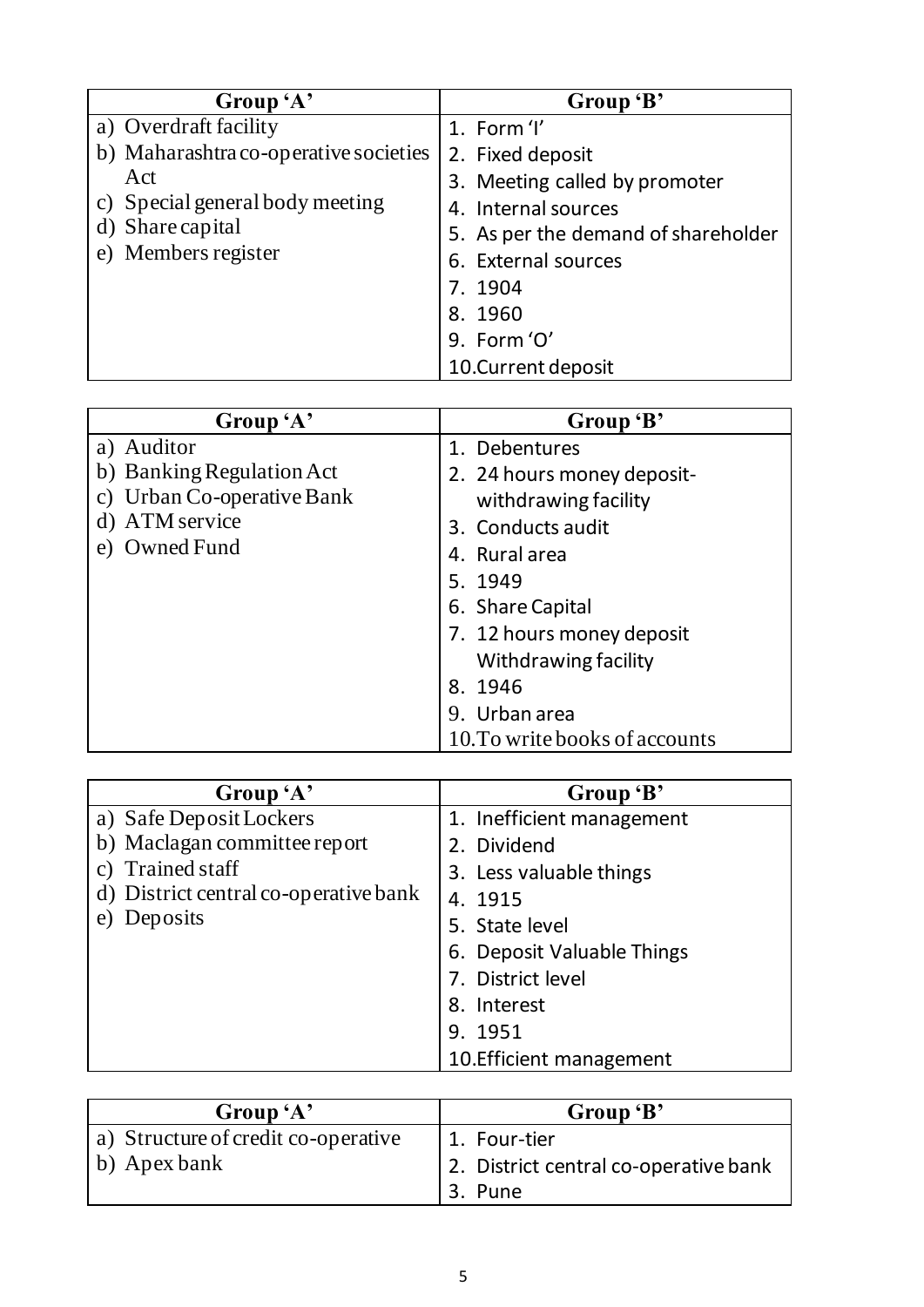| c) Head office of State co-operative | 4. Three-tier               |
|--------------------------------------|-----------------------------|
| bank                                 | 5. 1914                     |
| d) Establishment of Maclagan         | 6. State level              |
| committee                            | 7. Mumbai                   |
| e) Members of State co-operative     | 8. District level           |
| bank                                 | 9. 1951                     |
|                                      | 10. Urban co-operative bank |

| Group 'A'                          | Group 'B'                     |
|------------------------------------|-------------------------------|
| a) Co-operative planning committee | 1. 1954                       |
| b) Multinational company           | 2. 1946                       |
| c) Problem of loan recovery        | 3. Small scale production     |
| d) Consumer                        | 4. King of competitive market |
|                                    | 5. Loan to ineligible persons |
|                                    | 6. Large scale production     |
|                                    | 7. Secondary place            |
|                                    | 8. Productive loan            |

#### **C) Write a word or a phrase or a term which can substitute each one of the following sentence:**

- 1. A member whose name appears first on share certificate.
- 2. A person who gets membership by paying only the entrance fees.
- 3. A member who can attend the meeting in absence of active member.
- 4. The representative elected by the members to look after day-to-day working of cooperative society.
- 5. A person who manages the work of meeting in absence of a chairman.
- 6. The authority registering the co-operative society.
- 7. Chief controller of co-operative society at district level.
- 8. The authority controlling the co-operative society at divisional level.
- 9. The authority approving bye laws of the co-operative society.
- 10.The protection wall of a co-operative society.
- 11.The book which is kept to record proceedings of the meeting.
- 12.A list of subject to be discussed in the meeting.
- 13.Amount deposited for a specific period.
- 14.The deposit in which amount can be withdrawn and deposited any number of times.
- 15.The special power given to a chairman for voting.
- 16.A person having right to call First general body meeting.
- 17.A meeting called in emergency for a specific purpose.
- 18.Minimum number of members for a valid meeting.
- 19.The year in which first co-operative act was passed in India.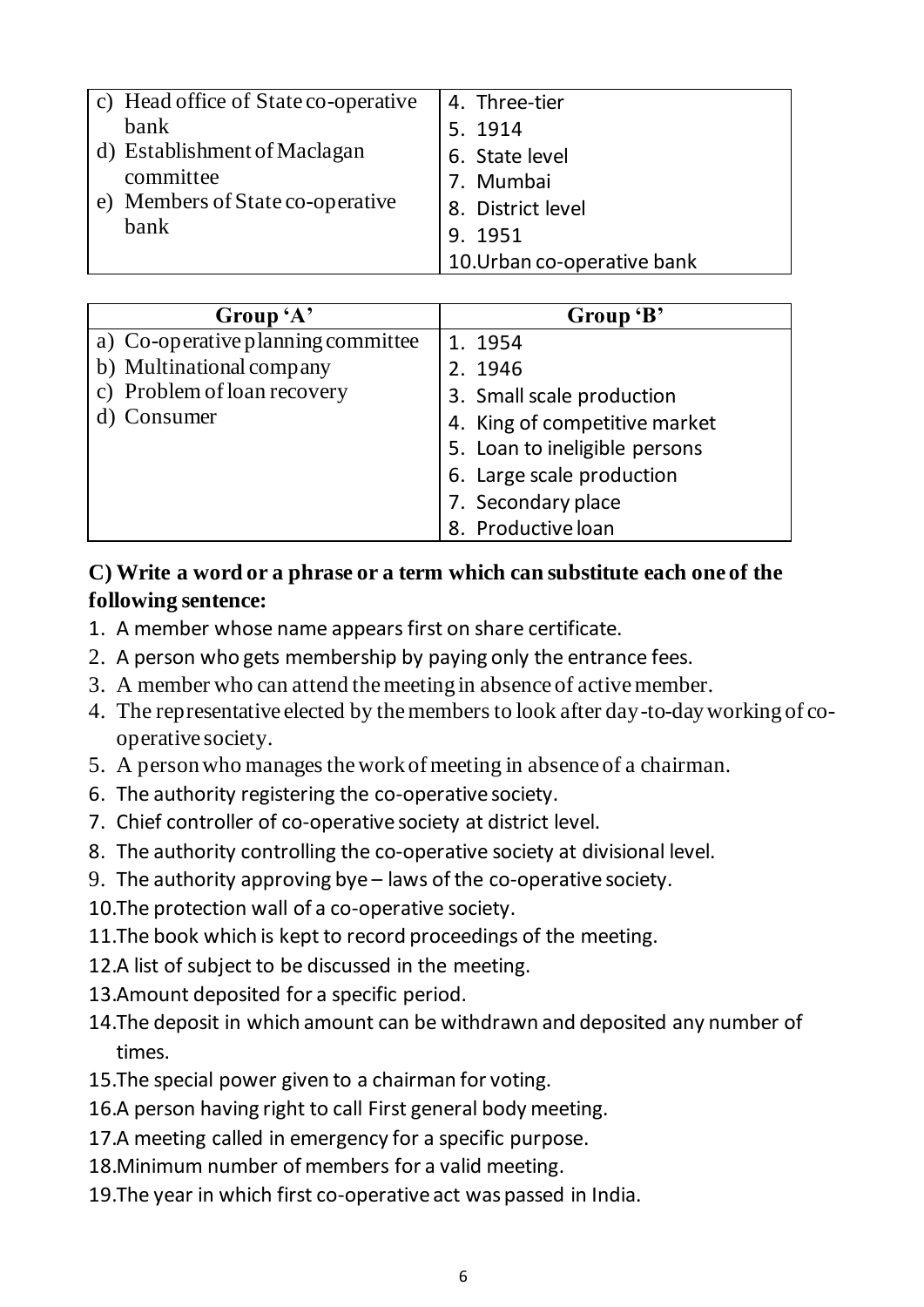- 20.The amount to be kept aside from the net profit of the society every year.
- 21.The person appointed to inspect books of accounts of the co-operative society.
- 22.The audit which is mandatory every year for co-operative society according to the act.
- 23.The audit which is undertaken continuously in co-operative society.
- 24.The bank which provides loan to salary earners, small businessmen, artisans and craftsmen in urban area.
- 25.The service provided by the Urban co-operative bank to keep valuable things safely.
- 26.The 24 hours service provided by Urban co-operative bank for depositing or withdrawing money to the customers.
- 27.Co-operative bank working a district level.
- 28.Link between the state co-operative bank and credit co-operative society
- 29.The unrecovered loan instalments of District Central Co-operative Bank.
- 30.Apex bank in credit co-operative structure.
- 31.Bank providing loan to District central co-operative bank
- 32.The bank controlling and regularizing District central co-operative bank.
- 33.The way of educating and creating awareness among the factors relating to cooperative society.
- 34.King of competitive market.
- 35.The company conducting production, sale and business in many countries.
- 36.The policy adopted in 1991 for economic development of our country to solve economic problems.

#### **D) State whether the following statements are True or False:**

- 1. Members of co-operative society elect directors.
- 2. Active members do not have right to receive dividend.
- 3. The group of representatives elected by the members is known as Board of Directors.
- 4. Directors do not look after the day-to-day working of co-operative society.
- 5. Commissioner and Registrar of co-operatives keeps control on co-operative movement.
- 6. Central Government appoints Commissioner and Registrar of co-operatives.
- 7. The Commissioner and Registrar should be strict Administrator.
- 8. The Commissioner and Registrar has rights of judgements.
- 9. Registrar is chief authority of co-operative movement.
- 10.Commissioner and Registrar of co-operatives registers the co-operative society.
- 11.It is the responsibility of the chairman to write the minutes of meeting of the cooperative society.
- 12.The chairman has power of casting vote.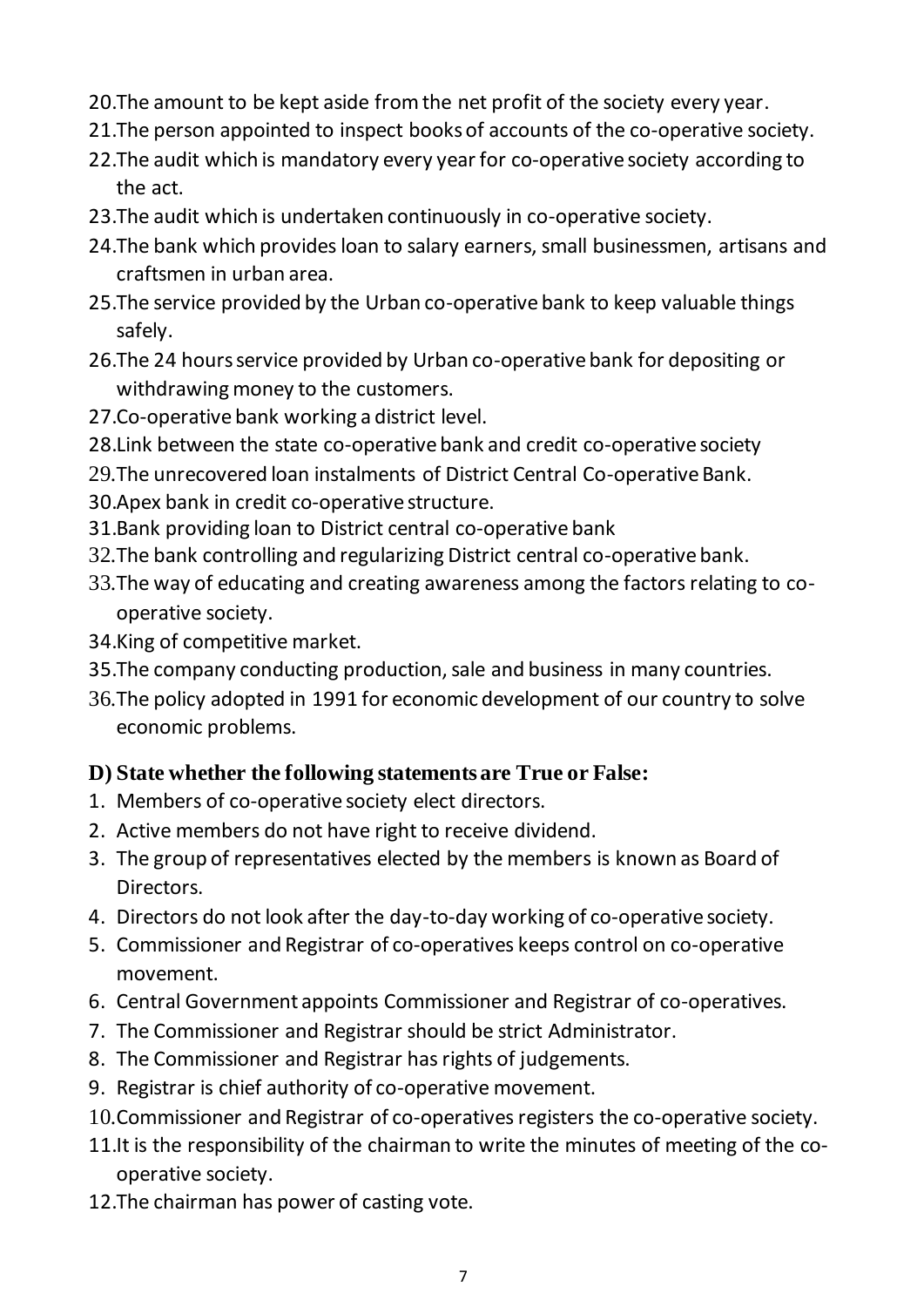- 13.Members are the moneylenders of the co-operative society.
- 14.Overdraft facility is given on current account.
- 15.In Maharashtra co-operative societies are registered under the co-operative societies Act, 1904.
- 16.In Maharashtra first co-operative act was passed in the year 1904.
- 17.Quorum is not essential during the meeting.
- 18.Share capital is an external source of raising finance.
- 19.Maintaining reserve fund is mandatory for a co-operative society.
- 20.Auditing is important for co-operative society.
- 21.After the statutory audit awarding Audit class is not required.
- 22.Urban co-operative bank works in rural area.
- 23.There is no problem in the development of urban co-operative bank.
- 24.Overdues are increasing in District central co-operative bank.
- 25.District central co-operative bank keeps a control and supervision on the working of primary credit co-operatives.
- 26.The first District central co-operative bank is established in Amravati.
- 27.District central co-operative bank works at state level.
- 28.The working area of the State co-operative bank is the entire country.
- 29.State co-operative banks directly provide loan to the farmers.
- 30.State co-operative bank is an apex bank.
- 31.Development of co-operative movement in the state is the responsibility of apex bank.
- 32.There is no need of co-operative education and training in India.
- 33.Awareness among the members is created due to co-operative education and training.
- 34.The efficiency of the employees is increased due to co-operative education and training.
- 35.There is no need of co-operative education and training to the members.
- 36.Leadership skill is developed due to co-operative education and training.
- 37.Service has more importance than profit in co-operative society.
- 38.The consumers have secondary importance in competitive market.

#### **Q.2. Explain the following terms/ concepts:**

- 1. Member
- 2. Directors
- 3. Managing Committee
- 4. Active member
- 5. Nominal member
- 6. Registrar and Commissioner of co-operative
- 7. Bye-laws
- 8. Quorum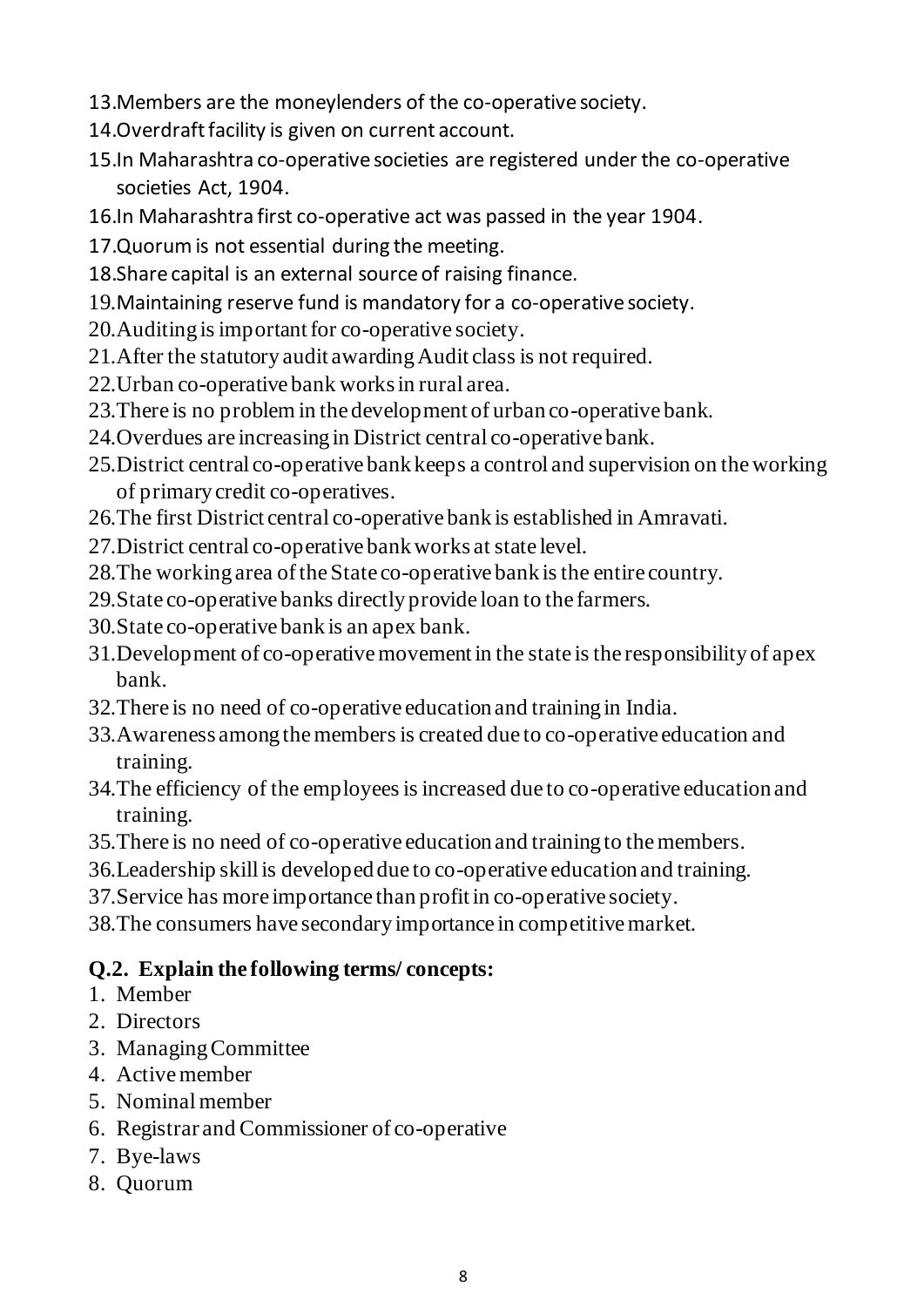- 9. Reserve fund
- 10.Dividend
- 11.Minutes
- 12.Meeting
- 13.Overdraft facility
- 14.Auditing
- 15.Co-operative year
- 16.Member register
- 17.ATM
- 18.Safe Deposit Locker
- 19.NABARD
- 20.Apex Bank
- 21.Co-operative Education
- 22.Co-operative Training
- 23.New Economic Policy
- 24.Multinational Company
- 25.Global economy
- 26.Labour base production

## **Q.3. Write your opinion for the following statements:**

- 1. Commissioner and Registrar of co-operative must be strict administrator.
- 2. Co-operative societies raise reserve fund.
- 3. Notice should be given to all the members about annual general body meeting.
- 4. According to co-operative societies act auditing is compulsory.
- 5. Auditing class is given after statutory audit.
- 6. Development of urban area depends on Urban co-operative bank.
- 7. Due to loan provided by Urban co-operative bank there is encouragement for selfemployment.
- 8. The development of co-operative movement of district depends on District Central co-operative bank.
- 9. Raising overdues is the serious problem of District central co-operative bank.
- 10.Members of co-operative society needs co-operative education.
- 11.Due to co-operative education and training skill and competency among the employees is achieved.
- 12.Political interference is increasing in co-operative society.
- 13.As compared to multinational company production cost of co-operative sector is more.

## **Q.4. Distinguish Between:**

- 1. Active member and Nominal member.
- 2. Associate member and Active member.
- 3. Chairman and Commissioner and Registrar.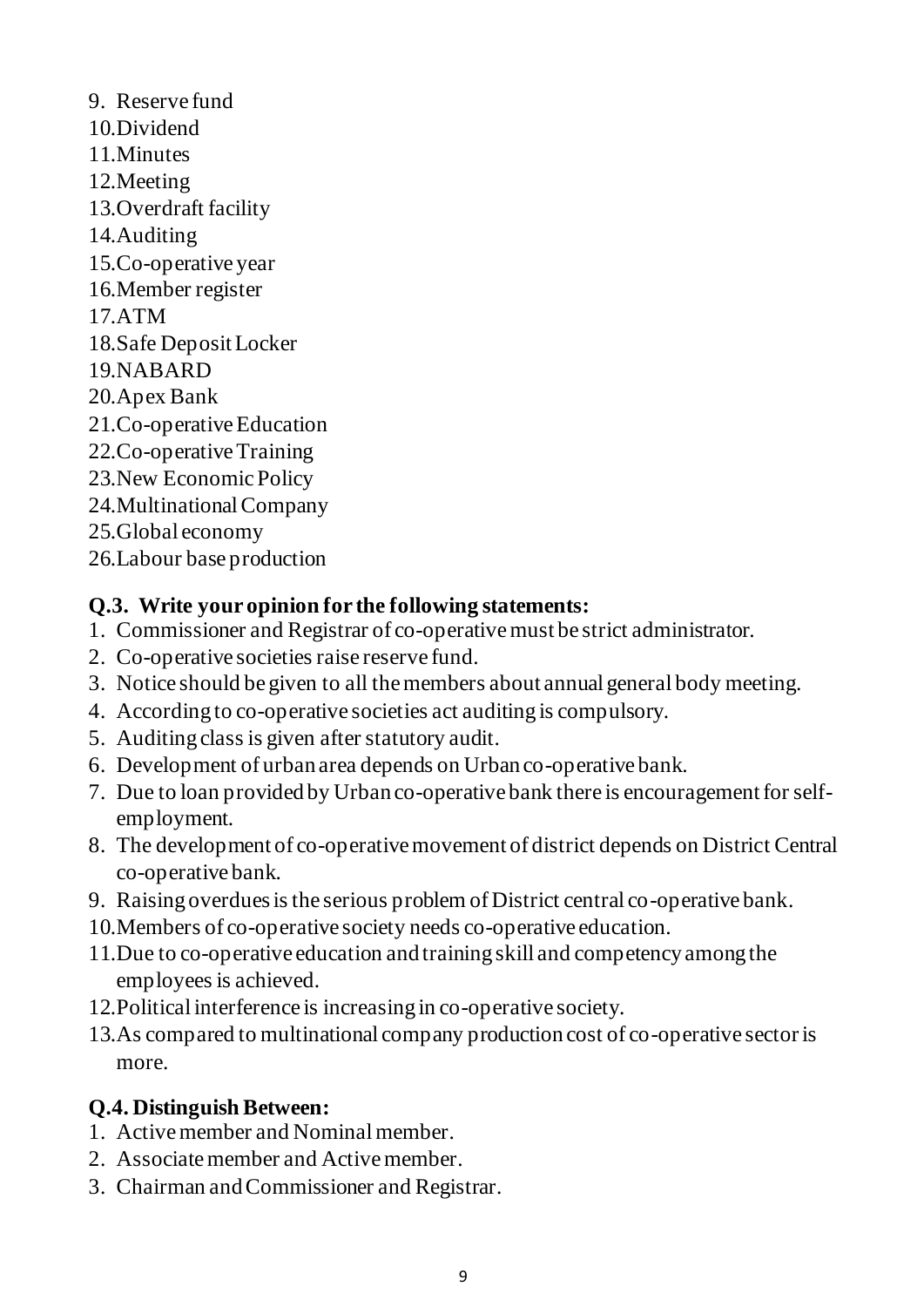- 4. Current deposit and Saving deposit.
- 5. Saving deposit and Fixed deposit.
- 6. Annual general body meeting and First General Body Meeting.
- 7. First General Body Meeting and Special General Body Meeting.
- 8. Annual general body meeting and Last general meeting.
- 9. Statutory books and Non-statutory books.
- 10.Statutory audit and Internal audit.
- 11.Urban co-operative bank and District central co-operative bank.
- 12.State co-operative bank and Urban co-operative bank.

#### **Q.5. Write short notes:**

- 1. Types of Members.
- 2. Causes of cancellation of membership.
- 3. Eligibility of Members.
- 4. Development functions of a Commissioner and Registrar of co-operatives.
- 5. Powers of Commissioner and Registrar of co-operatives.
- 6. Types of deposits.
- 7. Advantages of audit.
- 8. Audit classification.
- 9. Functions of Urban co-operative bank.
- 10.Problems of Urban co-operative bank.
- 11.Remedies on problems of Urban co-operative bank.
- 12.Functions of District central co-operative bank.
- 13.Problems of District central co-operative bank.
- 14.Remedies towards the problems in District central co-operative bank.
- 15.Functions of State co-operative bank.
- 16.Need of co-operative education and training.
- 17.Challenges before co-operative sector.

## **Q.6. Give Reasons:**

- 1. Members are owners of the co-operative society.
- 2. Active member has voting right.
- 3. Members elect their representatives.
- 4. The Commissioner and Registrar is strict administrator.
- 5. The Commissioner and Registrar controls the co-operative movement in the state.
- 6. Registrar can cancel the registration of co-operative society.
- 7. Quorum is essential for meeting.
- 8. Notice should be given to all the members about Annual general body meeting.
- 9. It is compulsory to raise reserve fund by co-operative society.
- 10.Annual general body meeting must be called every year.
- 11.Chairman of the meeting has right of casing vote.
- 12.Maintenance of statutory books is mandatory for co-operative society.